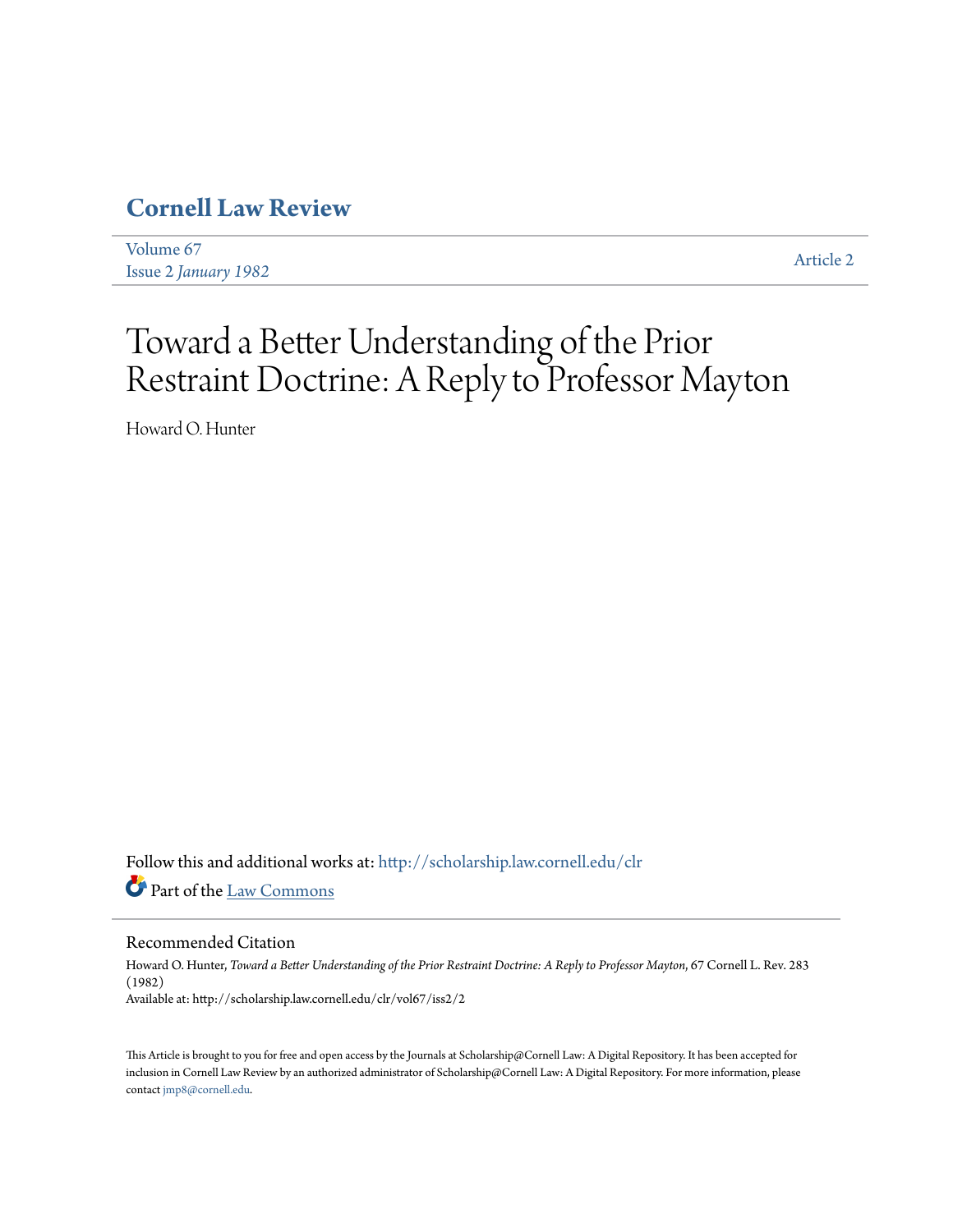### TOWARD A BETTER UNDERSTANDING OF THE PRIOR RESTRAINT DOCTRINE: A REPLY TO PROFESSOR MAYTON

#### *Howard 0. Huntert*

In his Article on first amendment process,' Professor Mayton challenges a "sacred cow" of current first amendment theology and, in so doing, forces us to consider more carefully the implications of certain accepted approaches to the resolution of disputes about speech. Much of what he says about the process by which government restrains speech is true, especially that the prior restraint doctrine has often been inadequately understood and inappropriately invoked.<sup>2</sup> Nevertheless, some of his premises are subject to question. Furthermore, his conclusionthat a prior restraint model provides a better mechanism for the protection of speech than does a subsequent punishment model<sup>3</sup>-does not necessarily follow from his premises, nor does the conclusion reflect an adequate understanding of the prior restraint doctrine. What follows is an effort to highlight some of these problems, in the hope that the arguments presented will focus and perhaps add to Professor Mayton's discussion.

#### **I**

#### THE PROBLEM OF COSTS

Professor Mayton argues that a state bent on restraining speech will prefer a system of post-speech punishment because it is less costly than a system favoring injunctive relief.<sup>4</sup> There may sometimes be cost advantages to a system of subsequent punishment, but certainly this is not always the case. We can begin with two assumptions that lack empirical

t A.B. 1968, J.D. 1971, Yale University. Associate Professor of Law, Emory University School of Law. [While this Article was in the stages of final preparation, Professor Blasi published an article in the Minnesota Law Review that touches upon many of these issues. Time constraints prevent an incorporation of Professor Blasi's ideas into this dialogue, but I can say that I find myselfin general agreement with his conclusions. *Se* Blasi, *Towarda Theory of Prior Restraint The Central Linkage, 66* **MINN.** L. REv. **11** (1981)-Author's Note].

<sup>&</sup>lt;sup>1</sup> Mayton, *Toward a Theory of First Amendment Process: Injunctions of Speech, Subsequent Punishment, and the Costs of the Prior Restraint Doctrine, 67 CORNELL L. REV. 245 (1982).* 

**<sup>2</sup>** *Id.* at 247-49.

**<sup>3</sup>** *Id.* at 279-81.

<sup>&</sup>lt;sup>4</sup> The cost of each enforcement process is measured both in terms of time, including administrative delays, and in dollars spent. *Id.* at 266-74.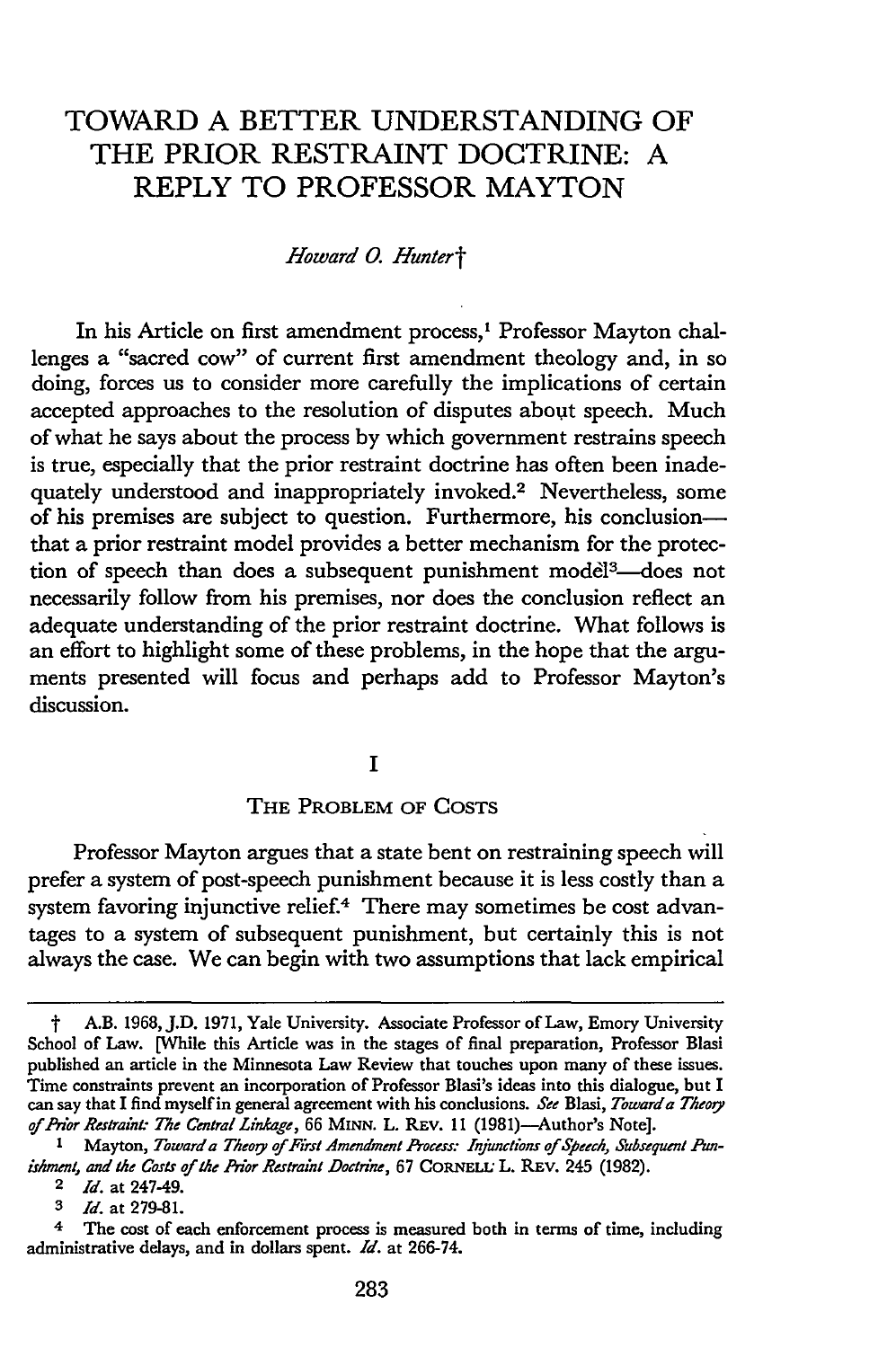support, but seem to make sense:<sup>5</sup> (1) most people are risk-averse;<sup>6</sup> and (2) a government will prefer a simple, cost-effective means to reach a certain end, all other things being equal.<sup>7</sup> Accordingly, we can posit that most people will ordinarily act as self-censors and not engage in speech that may lead to legal or social opprobrium. A government that wants to limit speech will prefer the enforcement process that most effectively induces a natural tendency toward self-censorship.8 This may or may not be a subsequent punishment system.

Assume, for example, that an empirical study shows that the word "mud," when spoken aloud or printed in newspapers, magazines, and books of general circulation, causes antisocial behavior. Based on the study, a state legislature decides to prohibit the use of the word "mud" except in private communications and academic research. If the proposition is debated in the legislature and if the study in question is publicly discussed, the debate itself will have an educative effect that may begin the entire process of self-censorship. Although iconoclasts, free-will types, and others will shout "mud" in public places and write books filled with thousands of "muds," the average citizen will eschew the use of "mud" if told that its use leads to bad ends and may be punishable by the state.9 Passage of a law prohibiting its use will further encourage the self-censorship already begun.

To make its prohibition effective, the legislature will have to choose an enforcement mechanism. The most effective means to censor printed works, movies, videotapes or videodiscs would be an administrative licensing system. Although it may be highly effective, such a system would hardly be cost-efficient, because it would require the creation of a bureaucracy of indefinite duration. Furthermore, licensing schemes are generally disfavored because they are especially intrusive. As Professor Mayton correctly observes,10 the American doctrine of free speech was

**<sup>5</sup>** These assumptions are developed at various points in Mayton's Article. *See, e.g.,* Mayton, *supra* note 1, at 253-54, 256, 272.

**<sup>6</sup>** This certainly seems to be true for businessmen. For an interesting discussion, see Breit & Elzinga, *Antitrust Penalties and Attiludes Toward Risk: An Economic Analysis,* **86** HARv. *L.* REv. 693 (1973).

**<sup>7</sup>** All other things are rarely equal. There may be good social or political reasons for choosing a more expensive means, or the process of government may itself be so cumbersome that the most cost-effective method is overlooked.

**<sup>8</sup>** 1 assume that the state has a legitimate interest in limiting speech and that it has the power to do so. Although the *power* is usually present, the legitimacy of the limitation is often subject to question.

This will only be true if some societal consensus exists as to both the legitimacy of state intervention and the dangers of the word "mud." As in most speech cases, the danger lies not in the utterances but in the reactions of others to those utterances--in the *actions* likely to occur rather than in the speech. Mayton correctly points out that the speech/action problem is central to an understanding of what is actually meant **by** free speech. Mayton, *sura* note 1, at 253-59.

*<sup>10</sup> Id.* at 247-49.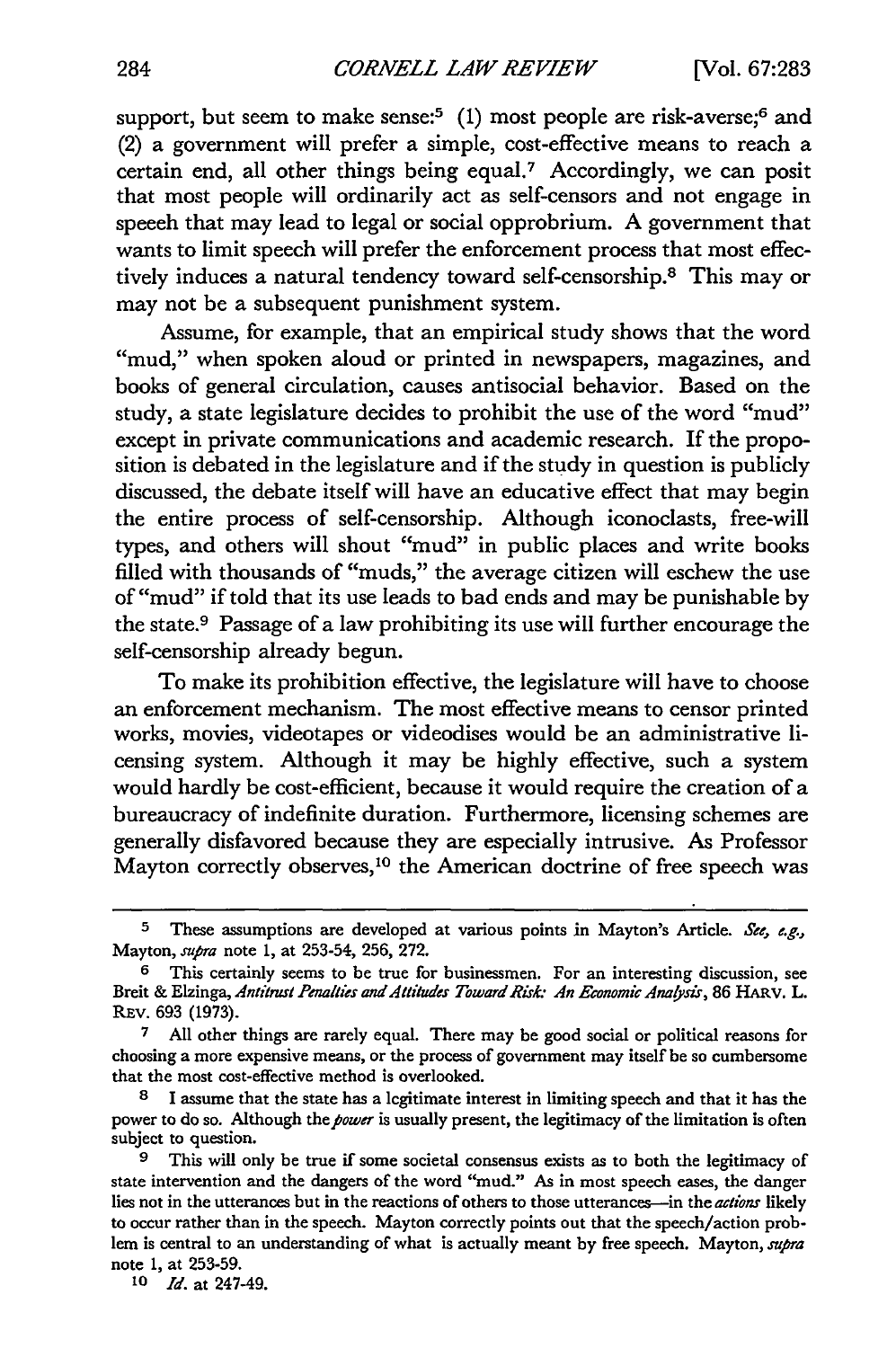founded in large measure on opposition to the English system of licensing-the classic prior restraint. Such procedures were once used widely in this country to control pornography, but they have largely fallen into desuetude, albeit more often for reasons of constitutional infirmity than for purposes of governmental economy.<sup>11</sup> In our example, then, the legislature more likely will choose to enforce its prohibition either by providing criminal sanctions for use of the word "mud" or by granting jurisdiction to the appropriate court to enjoin its usage. Which of these two systems is less costly? Mayton argues that the former is cheaper. In many instances, however, the latter may prove equally effective and no more costly.12

Every state has a system already in place to pursue either criminal prosecutions or equitable restraints. Neither process requires additional personnel. To make out a criminal case, however, the local prosecutor normally must secure the help of the police, make a grand jury presentment, prepare for and prosecute a jury trial, prove his case beyond a reasonable doubt, and contend with the complexities of the criminal process from arrest through arraignment, indictment, and trial. The entire process usually takes several months. In contrast, to seek an injunction the prosecutor need only file a complaint, perhaps post a bond, and prepare for a non-jury hearing in which he will bear only a civil burden of proof. If he seeks a temporary restraining order, the hearing will occur within a matter of days or even hours. A hearing on a preliminary injunction is also held quite soon after the filing of a complaint. The trial on the merits may not take place any sooner than a criminal trial, but if the prosecutor is successful in obtaining a temporary restraining order or a preliminary injunction, the issue may well become moot.

There are, to be sure, instances in which an equity action may not be practicable. If the speech in question has already occurred or will occur before the prosecutor can prepare a complaint, find a judge, and obtain hearing, he may well prefer a criminal process of subsequent punishment. **A** legislature could provide him with both, and even the current prior restraint doctrine recoguizes that equity can intervene in some extreme cases despite the availability of a criminal sanction.<sup>13</sup> Most of the time, however, the prosecutor can proceed with equal or greater speed, with fewer people, fewer hearings, and a less burdensome

*<sup>11</sup>Se, e.g.,* Freedman v. Maryland, **380 U.S.** 51 (1965); Kingsley Int'l Pictures Corp. v. Regents of the Univ. of N.Y., **360 U.S.** 684 **(1959);** *cf.* Joseph Burstyn, Inc. v. Wilson, 343 **U.S.** 495 **(1952)** (motion picture licensing scheme held invalid for denying license on ground that film was "sacrilegious").

**<sup>12</sup>** Mayton does recognize that in limited circumstances an injunction may **be** more effective. Mayton, *supra* note **1,** at **272.**

**<sup>13</sup>** Both the *Pentagon Papers* case, New York Times Co. v. United States, 403 **U.S. 713 (1971),** and the *Progressive* case, United States v. Progressive, Inc., 467 F. Supp. **990 (W.D.** Wis. 1979), are illnstrative.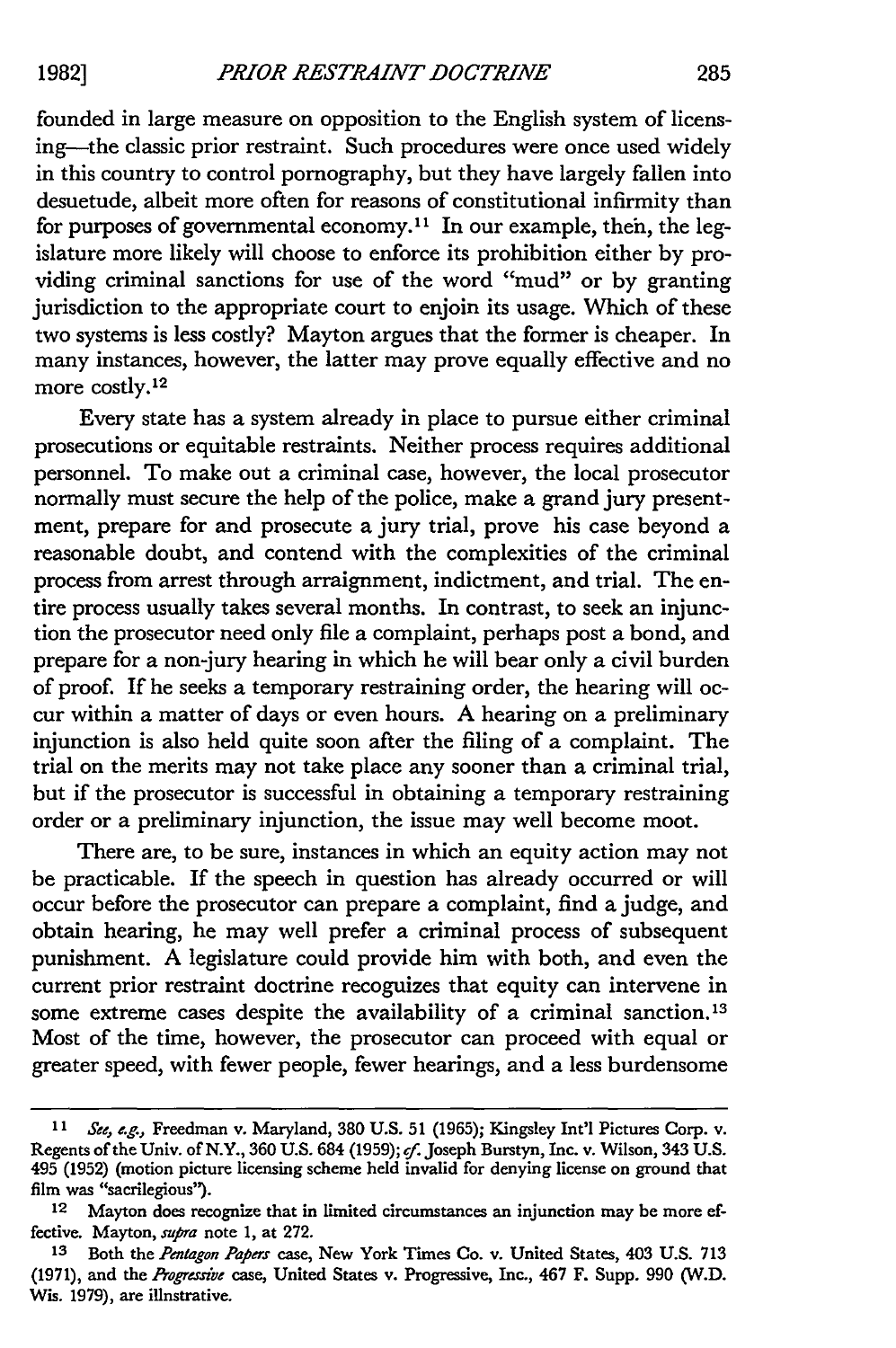standard of proof in equity than in criminal law. Indeed, if speed is essential and the defendant cannot be immediately located, the prosecutor in equity may even be able to obtain an ex parte restraining order.<sup>14</sup>

Nevertheless, Mayton argues that the equitable process is preferable because it is so narrowly circumscribed. Although he does recognize the danger of overbroad injunctions, he is generally correct that injunctions involve discrete parties and concrete problems. It does not follow, however, that a system of injunctions will lead to less self-censorship than a system of subsequent punishment. Admittedly, the threat of a *aiminal* prosecution may have a slightly greater deterrent effect on some people, but the risk-averse speaker or writer will want to avoid the costs of an equitable proceeding as much as he will want to avoid any lawsuit. A vigorous prosecutor can achieve broad self-censorship with a few wellchosen and well-publicized equitable actions coupled with the threat of continued enforcement just as well as he can with a few arrests and prosecutions. In either case, the prosecutor's enthusiasm and willingness to initiate actions determines the success of the prohibition. Unless the criminal penalties are particularly severe and the risk of suffering them is significant, the vigorous and enthusiastic pursuit of either injunctions or criminal prosecutions can serve the prosecutor's purposes adequately.

#### II

#### THE CoNTEMPT POWER

In many situations, a prosecutor might prefer the injunctive remedy because it is coupled with the judicial contempt power, which supplements the civil remedy with a criminal-type enforcement mechanism. The collateral bar rule, in particular, makes the contempt power especially efficacious as a means of enforcing laws limiting speech. The underlying statute may be unconstitutional or the court may have issued an erroneous order, but that is of no avail to a defendant who disobeys an injunction against speech. For instance, a prosecutor might bring an action against a bookseller for selling a book containing the word "mud," and the court might enjoin future sales of such books. Subsequently, the law might be declared facially invalid or the injunction may be vacated as erroneously issued. But if the bookseller sold a book containing the word "mud" subsequent to the issuance of the preventive order, he could still be held in contempt. The bookseller could successfully challenge the contempt order only if the court lacked subject matter or personal jurisdiction.<sup>15</sup> Although there may be some ex-

<sup>14</sup>*See* **FED.** R. Civ. P. **65(b). <sup>15</sup>***Se* Walker v. City of Birmingham, **388 U.S. 307** (1967). *See genera/fy* Rendeman, *Mfore on Void Orders,* 7 GA. L. REv. 246, 249-71 (1973).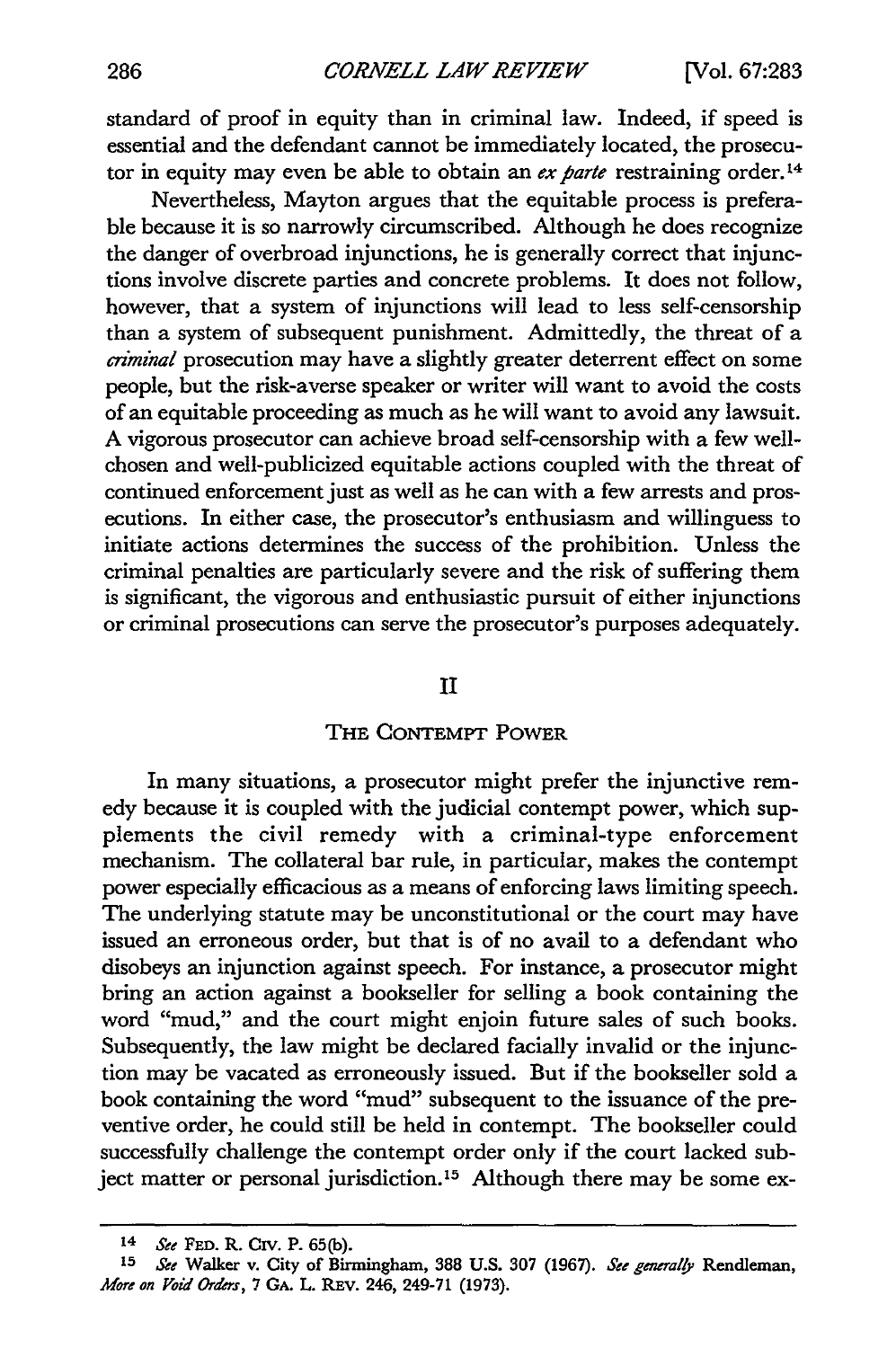**1982]**

ceptions to this rule at the state level, 16 the availability of the contempt sanction not only makes the ordinary injunction a particularly powerful weapon; it can also effectively ratify for purposes of punishment an otherwise invalid law or order.

If an injunction of speech contemplates a single performance, then the contempt sanction may be criminal in nature and the disobedient party may be entitled to criminal due process in the contempt proceedings. The injunction may be mandatory, however, in that it compels speech-silence is as much a right of speech as is speaking<sup>17</sup>-or it may be limited in time in such a way that the coercive effect contemplates cure by the defendant.18 In either case, refusal to comply with the order normally will be treated as an instance of civil contempt and the defendant will not be entitled to criminal due process, notwithstanding the possibility of a jail sentence or a fine. 19 Even in cases of criminal contempt, the judge who initially issued the order normally presides over the contempt proceedings, a fact which by itself shortchanges fundamental notions of fairness in the criminal process. The net effect is that the contempt sanction may make an injunction or other equitable order a more powerful remedy than many criminal statutes, particularly those prescribing a relatively mild misdemeanor sentence.

#### III

#### JUDGES AS LICENSORS

Regardless of the system of limitation employed, prosecutors will be at least partly cast in the role of licensor. They may not serve the same function as administrative licensors, but their understanding of and enthusiasm for laws affecting speech will set the tone for self-censorship by establishing the risks for publications at the limits of acceptability. In a system of subsequent punishment judges have a role similar to that of licensors, but the police and prosecutor often make the initial decision about the legality of a particular publication.

In a system of prior injunctive restraints, the judge's role as a licensor is substantially enhanced. The prosecutor may still be the initial actor, but the judge is forced to make a substantive decision early in the proceedings-a decision that may effectively resolve the issue if time is a matter of consequence. Thus, the relative reliability of judges as licensors should be of considerable concern.

*<sup>16</sup> See, e.g.,* Younger v. Smith, **30** Cal. **App. 3d 138, 106** Cal. Rptr. 225 (1973); Dobbs, *Trial* Court Error *as an Exceas* ofjuridiclion, 43 **TEXAS** L. REv. 854 **(1965).**

**<sup>17</sup>** *See* Wooley v. Maynard, 430 U.S. **705** (1977).

**<sup>18</sup>** An order to testify after the assertion of an evidentiary privilege would constitute such an order. For an example of the consequences of a refusal, see *In re* Farber, **78** N.J. 259, 394 A.2d **330,** *ca'. denied,* 439 U.S. **997** (1978).

*<sup>19</sup> See In re* Dinnan, **625** F.2d 1146 (5th Cir. 1980).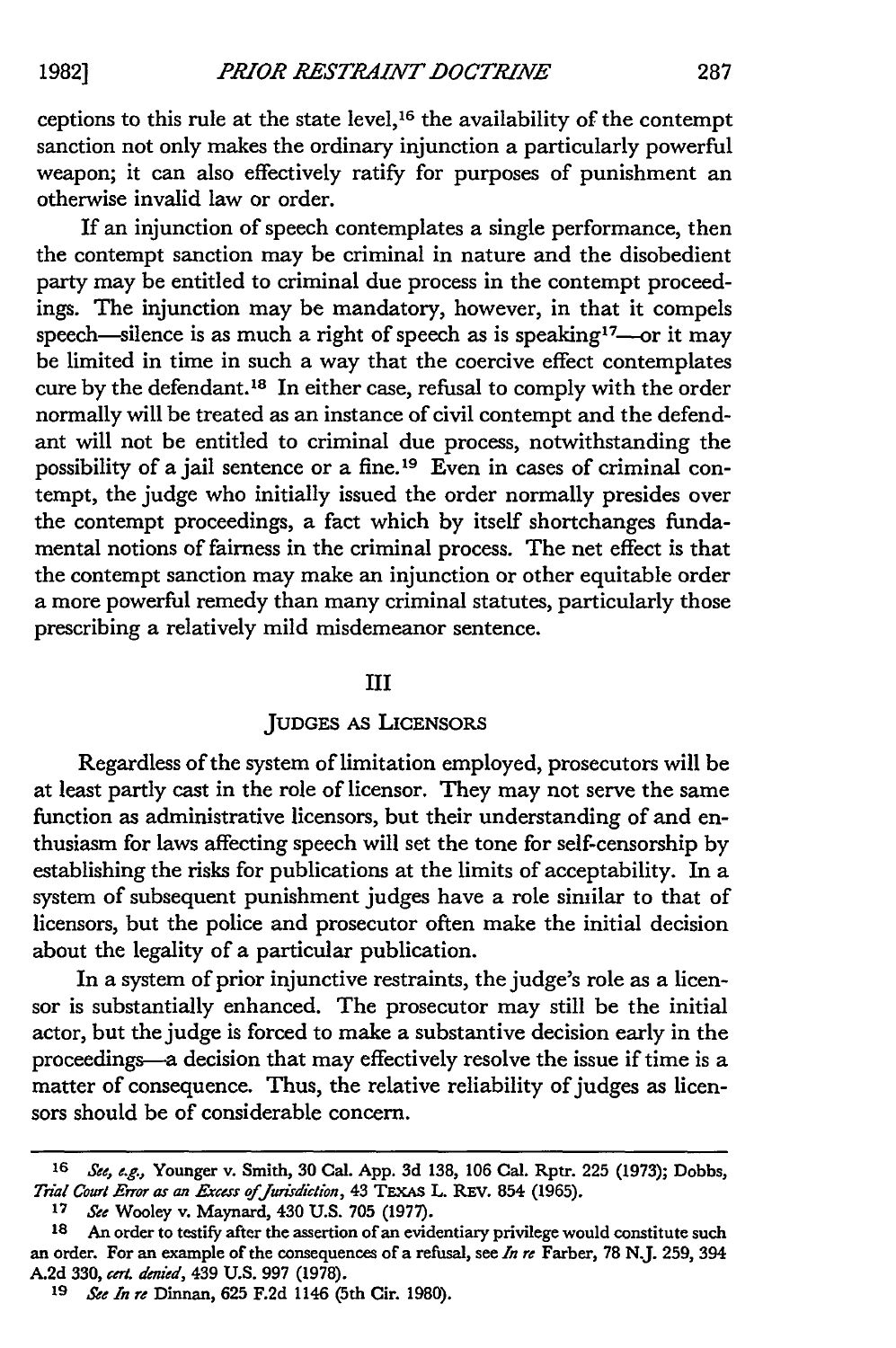Professor Mayton apparently trusts judges more than any other participants in this scheme. Judges are certainly charged with a duty to consider constitutional restraints, although it does prosecutors a disservice to imply that they too are not responsible for sensitivity to constitutional concerns. Moreover, judges are not charged only with the duty "to vindicate constitutional rights";<sup>20</sup> their basic charge is to decide cases within a constitutional framework. They are bound to enforce constitutional provisions limiting speech as much as they are bound to act as social agents for the promotion of speech. To be sure, judges should be sensitive to constitutional constraints on governmental action, but they must also be conscious of a variety of other concerns which may or may not support the interests of free speech.

In fact, judges often have been active licensors themselves. This is particularly evident in cases involving the tension between first amendment and sixth amendment interests. These cases are significant because they involve situations in which judges, bound by all the limitations of judicial *process*, have been ready censors because *substantive* issues have not been adequately understood or developed. For example, the sixth amendment "fair trial" cases have produced a flurry of "gag orders," courtroom closures, and other limitations on both access to trials and dissemination of information about them.<sup>21</sup> The well-known case of *Nebraska Press Association v. Stuart*<sup>22</sup> may have placed limits on the use of gag orders against the press in order to prevent potentially unfair pretrial publicity,<sup>23</sup> but gag orders continue to be applied to participants in the criminal process, such as witnesses, lawyers, jurors, police officers, and court personnel.<sup>24</sup> Unless one of those subject to the order complains, there may be considerable difficulty in obtaining review of such an order. The Supreme Court's recent decision that the first amendment supports a right of access to criminal trials, 25 however, may

22 427 U.S. 539 (1976).

<sup>20</sup> Mayton, *supra* note 1, at 250.

<sup>21</sup> *See generally* D. GILLMOR &J. BARRON, MASS **COMMUNICATION** LAw 501-21 (3d ed. 1979) (collecting cases); F. SIEBERT, W. WILcox & **G.** HOUGH III, FREE **AND** FAIR TRIAL **(C.** Bush ed. 1971).

<sup>23</sup> *Id.* at 567-68. Reasoning that a "gag order" is a particularly pernicious form of prior restraint, the Court suggested a variety of alternatives to ensure a fair trial: postponement of the trial, change of venue, extensive voir dire, special jury instructions, sequestration, and limitations on speech by the participants. *Id.* at 563-65. The last was, of course, simply another form of the gag order. For the most recent federal guidelines, see U.S. Judicial Conference Guidelines on Fair Trial/Free Press (approved Sept. 25, 1980), 6 Media L. Rep. (BNA) 1897 (1980).

*<sup>24</sup> See, e.g.,* Georgia v. Williams, 7 Media L. Rep. (BNA) 1852 (Ga. Super. Ct. 1981); Ramsey v. Georgia Gazette, **7** Media L. Rep. **(BNA) 1658** (Ga. Super. Ct. **1981).** Some suggest that the majority's strict focus on the prior restraint aspects of *Nebraska Aess* opened the door to other, more restrictive limitations on press freedom. *Se, e.g.,* **G.** GUNTHER, **CASES AND** MATERIALS **ON CONSTrruriONAL** LAw **1520-21** (10th ed. **1980);** Barnett, *The IA/e of P'or Restraint,* **29 STAN.** L. REV. **539 (1977).**

**<sup>25</sup>** *See* Richmond Newspapers, Inc. v. Virginia, 448 **U.S. 555 (1980).**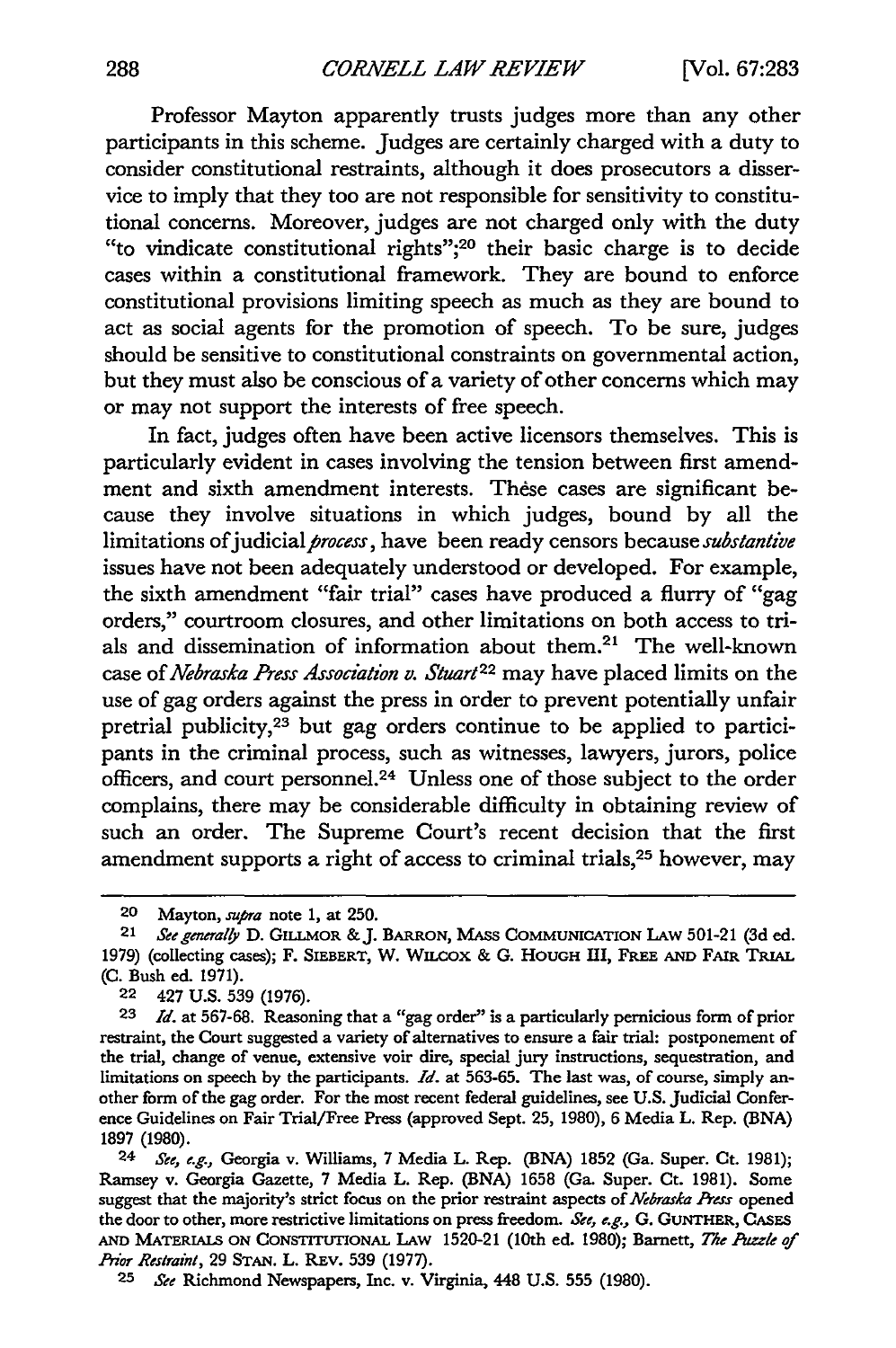offer some basis for a third party challenge to a gag order. Judges often issue gag orders *sua sponte.* Even when issued pursuant to a motion **by** a participant in the criminal process, there often may be only a limited hearing with no opportunity for those who may be directly or indirectly affected **by** the order to be heard. The judge does not act as an administrative licensor whose decisions affect all speakers at large and he may not encourage broad scale self-censorship of entire categories of speech, such as sedition or obscenity. Nevertheless, the judge who issues a gag order effectively suppresses any speech about a particular subject-one that may be of considerable public interest-by a class of persons who are subject to immediate criminal sanctions for violation of the order. This holds true even if the order is later found to have been erroneously issued.<sup>26</sup>

Another relatively common method of prior restraint employed **by** judges is the closure order.27 In *Richmond Newspapers, Inc. v. Virginia,<sup>28</sup>* the Supreme Court held for the first time that there is a constitutional right, based in part on the first amendment, of access to criminal trials. <sup>29</sup> The Court has been reluctant, however, to derive from the first amendment a right of access to other types of government information.30 Analysis of recent actions in this area demonstrates that **(1)** the denial of access to information, to a place, or to an event such as a trial is an extraordinarily effective method of restricting the dissemination of information; and (2) except as limited **by** the Supreme Court, trial judges have been almost frenetic in their rush to issue orders denying access. For example, following the Supreme Court's decision in *Gannett Co. v. De-*

**30** *ee* note **29** *supra.*

**<sup>26</sup>** *See* note 15 and accompanying text *supra.*

**<sup>27</sup>** *See, e.g.,* Indiana *ex reL* Post-Tribune v. Porter Superior Court, **6** Media L. Rep. **(BNA) 2300** (Ind. Sup. Ct. **1980);** Oneonta Star v. Mogavero, **6** Media L Rep. **(BNA) 2271** (N.Y. **App.** Div. 1980).

<sup>28 448</sup> **U.S. 555, 579-80 (1980).**

<sup>29</sup> The full impact of *Richmond Newspapers* is still unclear because the Court let stand its 1979 decision in Gannett Co. v. DePasquale, 443 **U.S. 368** (1979), in which the Court sustained an order closing a pre-trial evidentiary hearing in the face of both first and sixth amendment challenges. *Id.* at **379-93.** *Compare* Note, *The First Amendment Right of Access to Sex Crime Trialr,* 22 B.C.L. REV. **361** (1981) *with* O'Brien, *The Trials and Tribulations of Courtroom* Secrecy and Judicial Craftsmanship: Reflections on Gannett and Richmond Newspapers, COMMU-**NICATIONS &** LAw **3** (Spring **1981).** In situations other than those of criminal trials, the Court has not yet accepted the notion of a first amendment right to gather information or to gain access to public places or public information, although the Freedom of Information Act of **1966,** 5 **U.S.C.** § **552 (1976)** and various state sunshine laws provide a statutory basis in some cases for access to government information. *See* Comment, *Developments Under the Freedom of Information Act-1980,* 1981 **DuKE** LJ. **338.** In the **1978** case of Houchins v. **KQED,** 438 **U.S.** 1 **(1978),** the Court narrowly rejected a first amendment right to gather government information or gain access to public places. Chief Justice Burger, joined by Justices White and Rehnquist, wrote the opinion of the Court. Justice Stewart concurred separately, id. at 16, while Justices Stevens, Brennan, and Powell dissented, *id.* at **19.** Justices Marshall and Blackmun did not participate.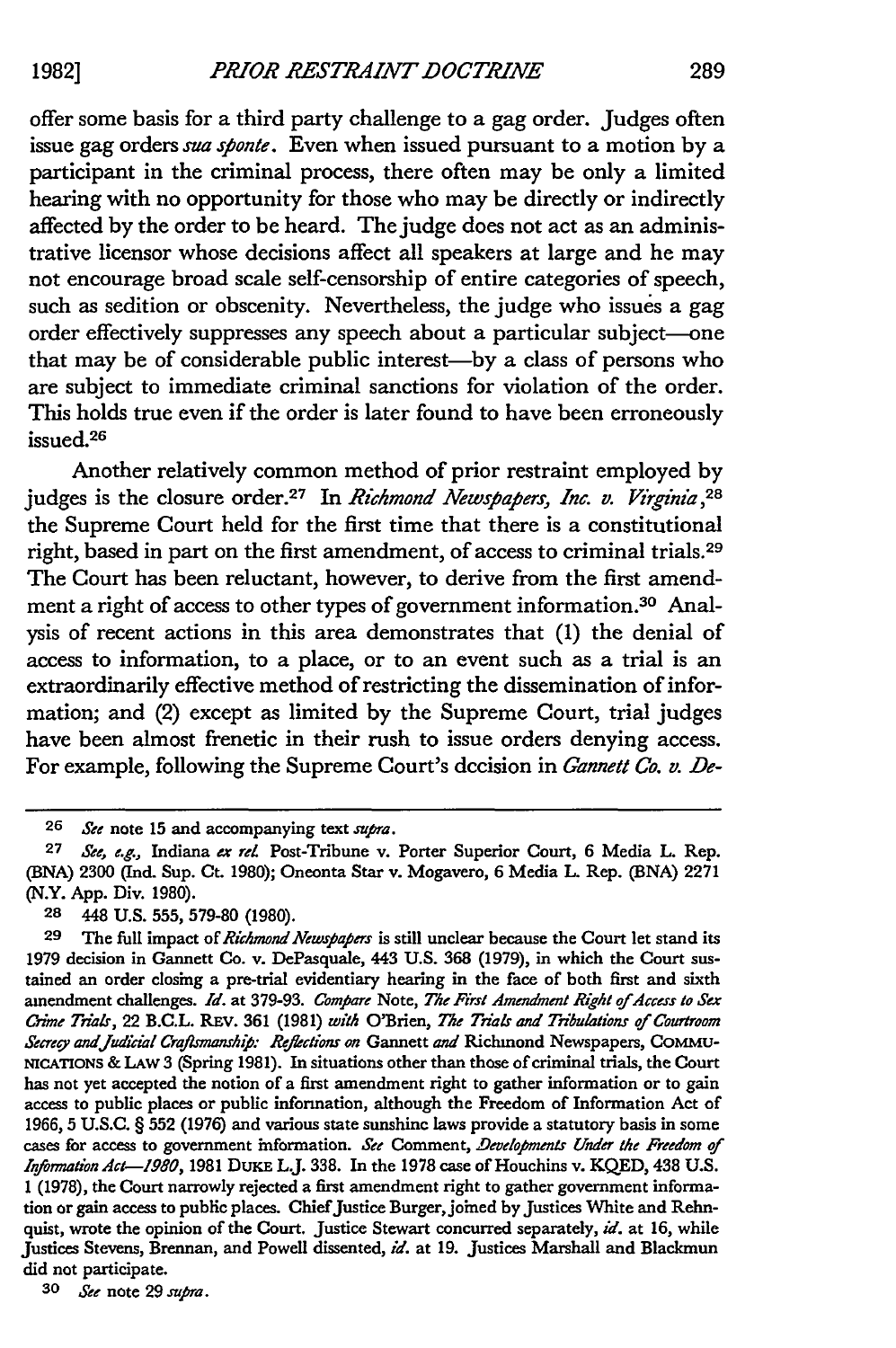*Pasquale*,<sup>31</sup> an unprecedented series of courtroom closures ensued.<sup>32</sup> Judges have also readily limited the use of cameras and recording devices and the taking of interviews in and around courthouses.<sup>33</sup> These orders may be issued in a good faith attempt to preserve the sanctity of the criminal process, but they reveal an apparently common tendency to be less than sensitive to broad first amendment rights and interests.

Some judicial insensitivity to first amendment interests has also been apparent in the cases involving assertions of reporters' rights to maintain the confidentiality of sources. Although news gathering may involve sensitive, confidential communications, the reporter's privilege has received only grudging judicial approval.<sup>34</sup>**If** one chooses to remain silent to protect a confidence for reasons of conscience or just personal eccentricity, that choice is as much an exercise of the right of free speech as a lecture given in a public forum.<sup>35</sup> A judicial order to speak has the same force and effect on an individual who prefers to remain silent as does an order to be silent on one who prefers to speak. Such an order, although not a prior *restraint,* is effectively identical in that it absolutely prevents, upon threat of criminal sanction, the exercise of a first amendment right. Although prior to issuance of the order to speak there may be some opportunity to be heard—unlike the usual gag order procedure-the process may be truncated and the penalties swift and severe.36 Indeed, the procedural protection at the penalty stage may be

**<sup>31</sup>** 443 **U.S.** 368 (1979). *See* note 29 *sufira.*

**<sup>32</sup>** *See generally Lewis, A Pa/ic Right to Know About Public Institutions: The First Amendment as Sword,* 1980 Sup. Cr. REV. 1 (discussing impact of *6annett)* (citing REPORTERS CoMMITTEE **FOR** FREEDOM **OF** THE PRESS, **COURT** WATCH SUMMARY (May 1980)).

**<sup>33</sup>** *See, e.g.,* United States v. Columbia Broadcasting Sys., 497 F.2d 102 (5th Cir. 1974); Dorfman v. Meiszner, 430 F.2d 558 (7th Cir. 1970); Seymour v. United States, 373 F.2d 629 (5th Cir. 1967); Channel **10,** Inc. v. Gunnarson, 337 F. Supp. 634 **(D.** Minn. 1972); *In re* Acuff, **331** F. Supp. 819 (D. N. Mex. 1971).

<sup>34</sup> *See, e.g.,* Branzburg v. Hayes, 408 U.S. 665 (1972); State v. Sandsrom, 224 Kan. **573,** 581 P.2d 812 (1978), *cert. denied,* 440 U.S. 929 (1979); State v. St. Peter, **132** Vt. 266, 315 A.2d 254 (1974); Brown v. Commonwealth, 214 Va. 755, 204 S.E.2d 429, *cert. denied,* 419 U.S. 966 (1974).

**<sup>35</sup>** *See* Wooley v. Maynard, 430 U.S. 705 (1977). Saying that a man has a right to be silent does not necessarily mean that the law cannot justifiably compel him to speak. I only mean to indicate another circumstance in which the right of speech-or silence--has fallen prey to arguments favoring contrary interests in the judicial process.

**<sup>36</sup>** The basic dispute in the Myron Farber case, for instance, concerned process. Farber, a New York Times reporter, invoked the reporter's privilege of confidentiality in the murder trial of a New Jersey doctor who allegedly had been one of the subjects of Farber's articles about mysterious deaths in a New Jersey hospital. New Jersey's "shield law" recognizes such a privilege but allows a judge to override the privilege in certain instances. The fundamental dispute was whether the judge could inspect the evidence and hear the testimony *in camera* to determine its relevance, or whether he had to make the initial decision as to relevance without any disclosure by the reporter. Farber argued for the latter interpretation on the ground that any disclosure would violate the privilege. The judge ruled against him, but he never did divulge his sources. To protect his sources and principles he spent 40 days in jail and his employer paid a large fine. *See In re* Farber, 78 **N.J.** 259, 394 A.2d 330, *cert denied,* 439 U.S. 997 (1978); N.Y. Times, Feb. 28, 1980, § B, at 2, col. 5.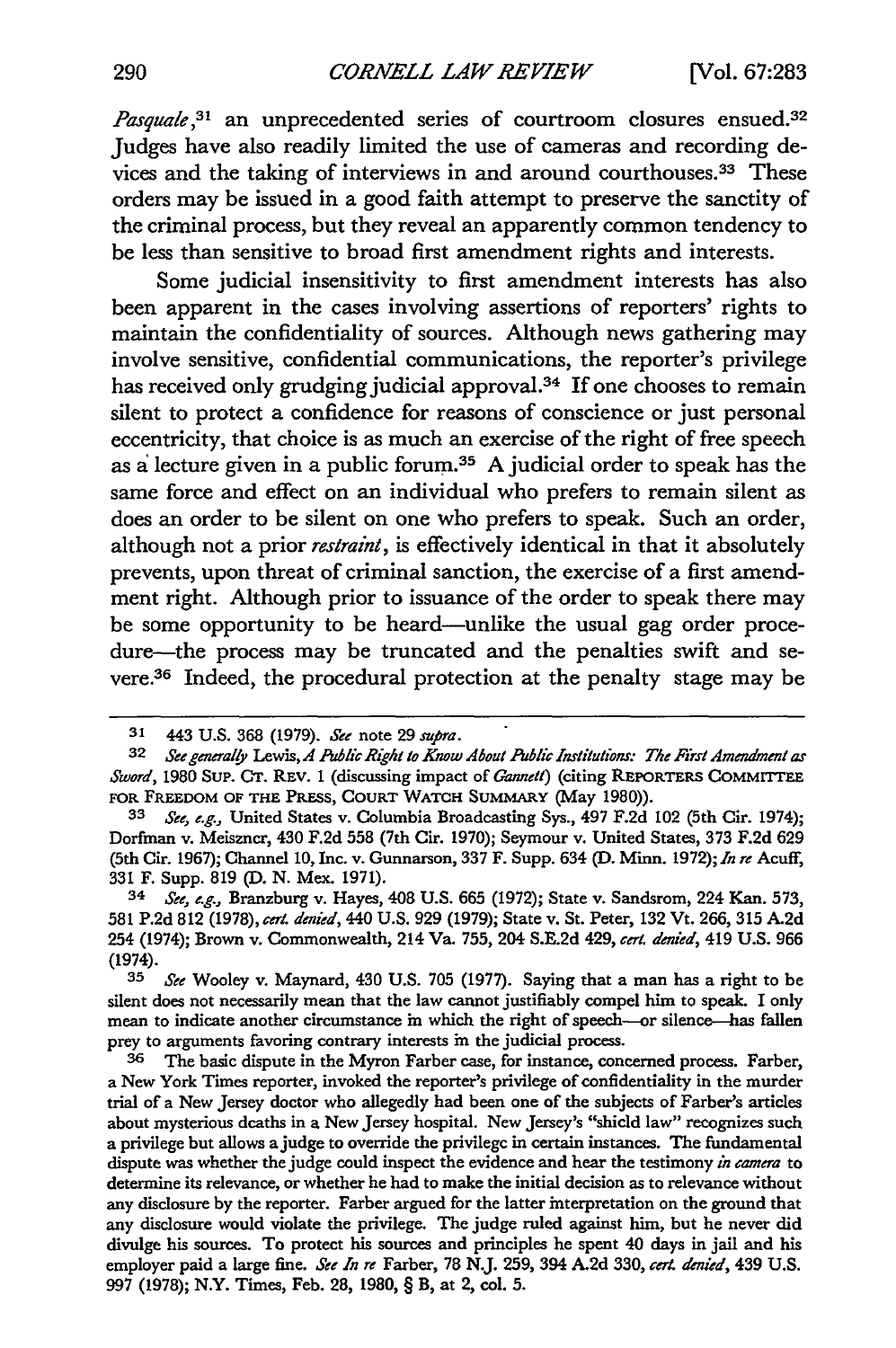especially limited because a continued refusal to speak will usually be treated as an instance of civil rather than criminal contempt.37

Instances of the judge as licensor may also arise in cases involving statutory, contractual, or common law limitations on speech. The statutory category includes those cases involving the proposed publication of a book, lecture, article, or essay **by** a current or former government employee who has had access to confidential information.38 The second category includes disputes between employers and employees who are contractually bound to keep certain trade information in confidence, but who may want, for example, to publish research findings in trade journals or scientific periodicals.<sup>39</sup> Common law limitations involve instances in which speech runs afoul of a dignitary interest, such as privacy, or of a proprietary interest in one's visage, character, or persona.40 Cases in this third category may also derive in part from statutory limitations.4 1 A judge presented with such a case may be confronted with a decision whether to intervene in equity or to defer to law.<sup>42</sup> Moreover, whatever remedy he deems appropriate, he must decide whether the alleged injury is of more consequence than the limitation sought to be imposed on speech. This decision may be particularly complex when the injury implicates an interest that itself has constitutional implications.43 Unless the plaintiff's interest is of constitutional dimension the balance generally should be struck in favor of speech, but this balancing forces the judge regnlarly into the role of a licensor.<sup>44</sup>

Professor Mayton argues that judges are best suited to decide such disputes; they are preferable to an administrative licensor charged with a narrower purpose of enforcing a particular law limiting speech. **A** bureaucrat may indeed approach his task with a certain tunnel vision that places speech interests in a less favored position. That, however, is not necessarily the fault of the bureaucrat as such; rather, the fault may

**<sup>37</sup>** As the old saying goes, the person subject to the order holds the keys to the jail-all he has to do is speak.

**<sup>38</sup>** *Set general.y* Snepp v. United States, 444 **U.S. 507 (1980).**

**<sup>39</sup>** This obviously involves property concepts as well as speech interests.

*<sup>40</sup> Set, e.g.,* Memphis Dev. Foundation v. Factors, Etc., Inc., **616 F.2d 956** (6th Cir. 1980), *noted in* 67 CORNELL LAW REV. 398 (1982); Haelan Labs., Inc. v. Topps Chewing Gum, Inc., 202 **F.2d 866 (2d** Cir.), *cert. dnied,* 346 **U.S. 816 (1953);** Lugosi v. Universal Pictures, **25** Cal. **3d 813, 603 P.2d** 425, **160** Cal. Rptr. **323 (1979).**

<sup>&</sup>lt;sup>41</sup> *See, e.g., N.Y. CIV. RIGHTS LAW §§ 50, 51 (McKinney 1976). See generally Hill, Defamation and hn'va Under the First Amendment,* **76 COLUM. L.** Rav. 1205 **(1976).**

**<sup>42</sup>** This difficulty is well illustrated **by** the running battle between Jacqueline Kennedy Onassis and the photographer Ron Gallela. *See* Gallela v. Onassis, **487 F.2d 986 (2d** Cir. **1973).**

**<sup>43</sup>** The privacy cases raise this problem. Although the tort of invasion of privacy has its origins in trespass theory, the notion of privacy as a protected interest has also found support in the Constitution and even in the first amendment. *See, e.g.,* Griswold v. Connecticut, **381 U.S.** 479 **(1965);** Note, *fhz, in the First Amendment,* **82** YAL L.J. 1462 **(1973).**

**<sup>44</sup>** Admittedly, virtually every attempt to regulate speech involves some balancing including, to a degree, the "clear and present danger" test.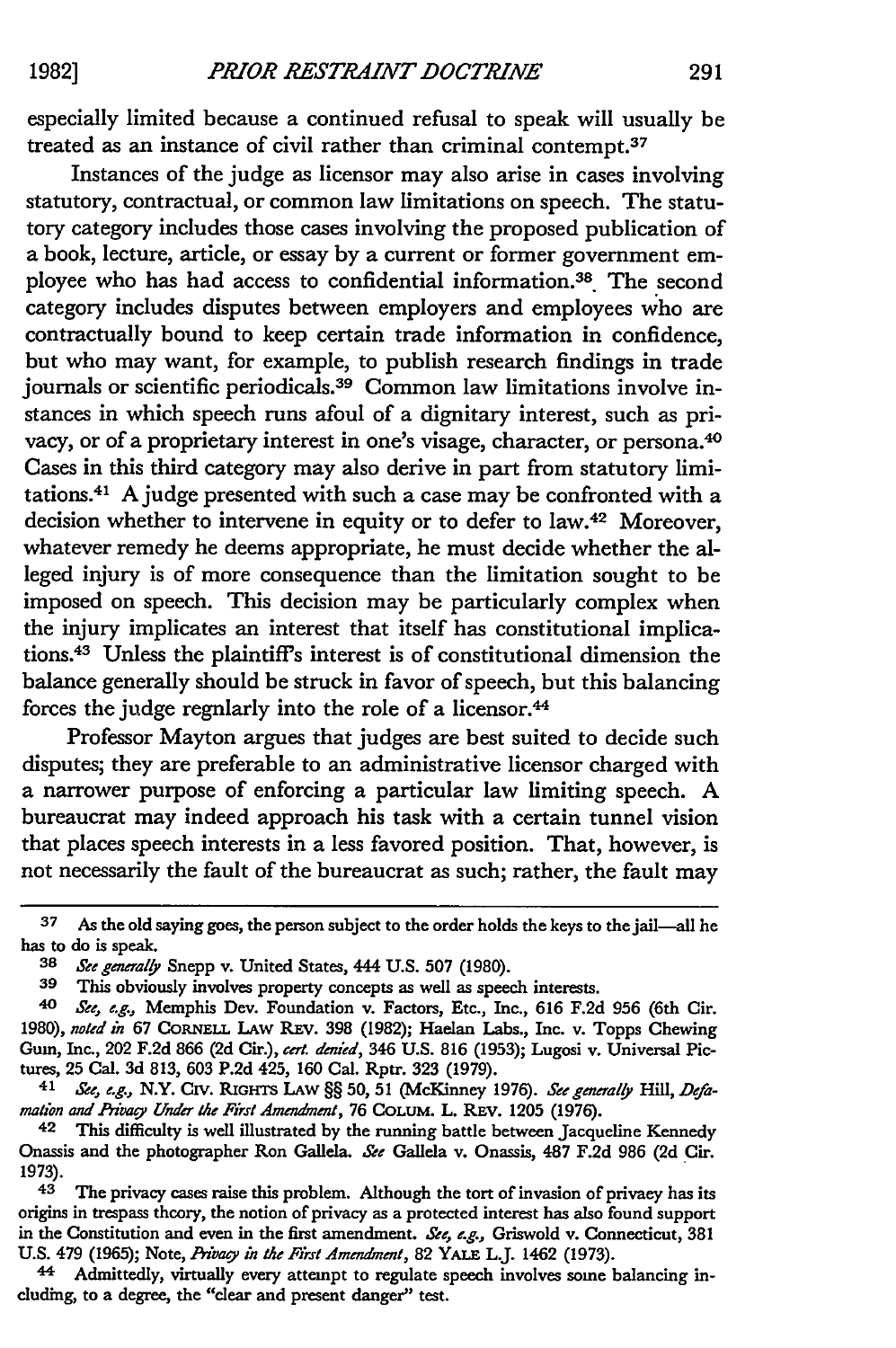lie in the enabling legislation that defines his duties and responsibilities. If a bureaucrat were told, for example, that the presumption in any balancing should weigh heavily in favor of speech, and if he operated under certain procedural limitations, 45 then his job definition would not be significantly different from that of a judge.

Ultimately, then, there is no good reason to prefer judges as a class over administrative licensors as a class, provided that the charge to the two classes is similar. Indeed, judges as a class have often manifested a significant degree of indifference to first amendment values in comparison to other interests. The criminal process provides the best example. The argument in favor of gag orders, closures, and other such devices is often couched in terms of competing *constitutional* rights, but the argument often flies wide of the mark. Many things can be done to ensure the fairness of a criminal trial short of squelching speech rights, 46 but there is a disturbing judicial tendency to limit speech, perhaps because it is the simplest, least expensive, and most efficient method for achieving the end sought. The same is sometimes true of judicial remedies for the apparent conflict between the constitutional right to compel witnesses to testify and the speech right to remain silent.

#### IV

#### A BETTER UNDERSTANDING OF PRIOR RESTRAINT

Professor Mayton argnes that, at least since *Near v. Minnesota*,<sup>47</sup> judges have fallen prey to a tendency to equate the old English licensing scheme with injunctions of speech obtained through the judicial process. On that point he may well be correct; at least the evidence he musters in support of his argnment suggests that conclusion. But it does not necessarily follow that a misunderstanding of the historical meaning of "prior restraint" or a proper appreciation for procedural safeguards in the judicial process permits the conclusion that injunctions of speech, rather than post-speech civil or criminal sanctions, should be the favored method for imposing limitations on speech. In fact, Mayton's own argument-that laws such as the Sedition Act,<sup>48</sup> the Espionage Act,<sup>49</sup> and the Smith Act<sup>50</sup> cause excessive self-censorship compared with an in-

<sup>45</sup> The Administrative Procedure Act does provide procedural due process safeguards generally equivalent to those available in the judicial process. Administrative Procedure Act of **1966, 5 U.S.C.** §§ 551-58 **& 701-03 (1976).**

**<sup>46</sup>** Judges have available, for example, the power to order a change of venue, lengthy and searching *voir dire,* sequestration of jurors, and the power to maintain close control over the decorum in the courtroom itself. *See* note 23 *supra.*

**<sup>47 283</sup>** U.S. **697 (1931).** For more on the background *of Near,* see generally F. **FRiENDLY,** MINNESOTA RAG **(1981).**

<sup>48</sup> **Ch.** 74, **1** Stat. **596 (1798).**

**<sup>49</sup> Ch. 30,** 40 Stat. **217 (1917).**

**<sup>50</sup> Ch.** 439, § 2(a)(1), 54 Stat. **671** (1940) (codified at **18** U.S.C. § **2385 (1976)).**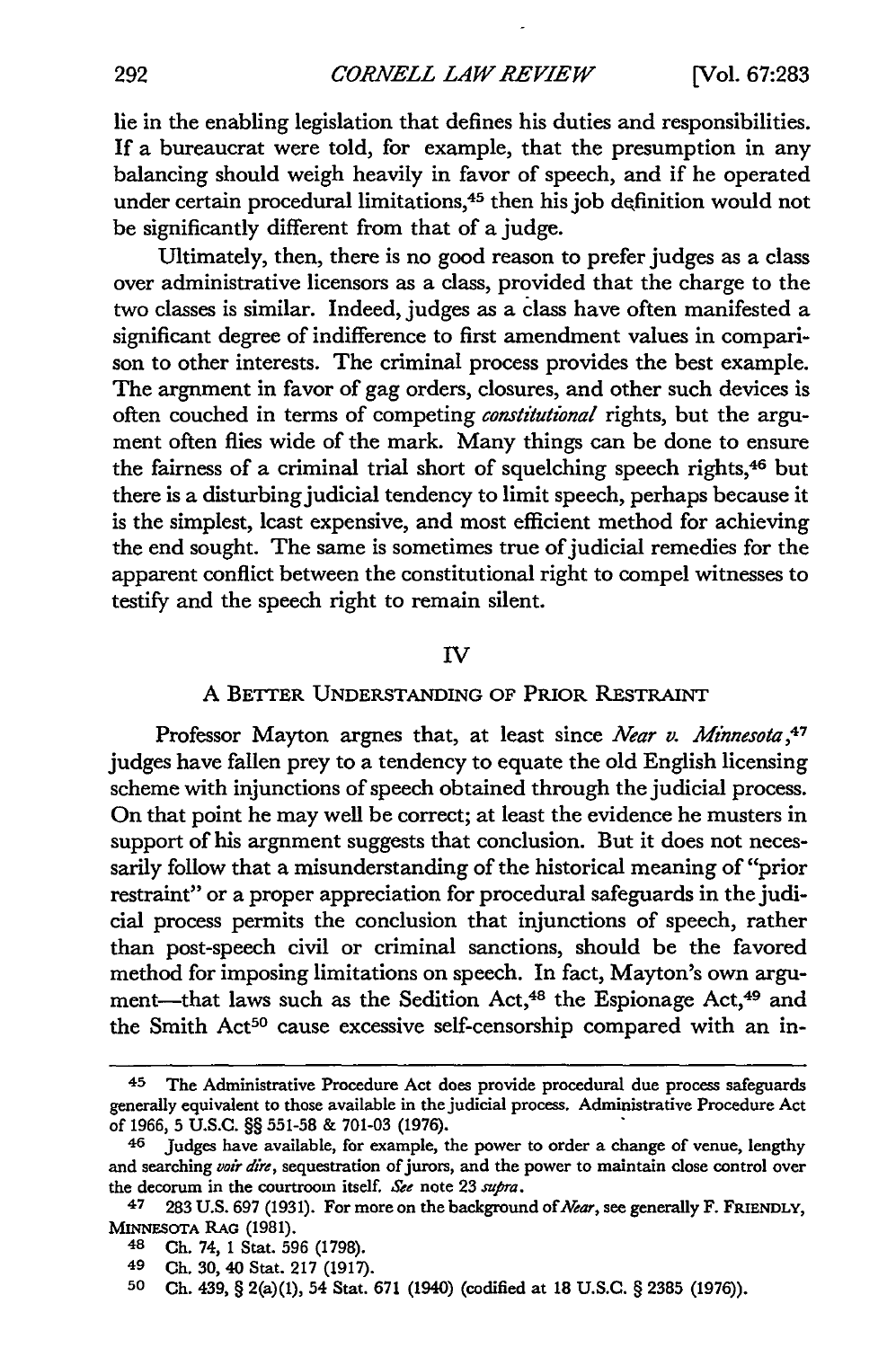junction of a particular defendant's speech<sup>51</sup>—suggests the real problem: the failure to articulate a comprehensive theory of prior restraint. Mayton quite correctly asserts that the risk-averse will refrain from speaking in violation of a criminal prohibition and that much acceptable speech might be stifled by a vague law.<sup>52</sup> A vague law, although imposing a subsequent punishment, effectively restrains speech in advance and is itself as much a prior restraint as an injunction. That was certainly Justice Black's opinion of the Smith Act as it applied in *Dennis v. United States.5 3*

A prior restraint may result from legislation, bureaucratic edict, or judicial decree. The judicial process may be protected by substantial procedural safeguards-although neither the legislative process nor the administrative process is bereft of them-and a judge's order may be highly specific rather than of broad general application. In those respects the judicial process may have some advantages, but prior restraints, from whatever source and through whatever process, all curtail speech before it happens. To use the common phrase, they "freeze" speech, they do not just chill it. With injunctions, an aggressive prosecutor can both freeze and chill speech.

A prior restraint operates as a governmental decision to prohibit absolutely that particular speech-a decision that, as Justice Black argued, runs counter to the most basic premise of the first amendment. On the other hand, a system of subsequent punishment, properly limited, may have an inhibitory effect, but a speaker can proceed to speak if he is willing to risk possible prosecution. Simply stated, there is a world of difference between a government statement that one cannot speak at all and a statement that one can speak out at some risk of paying a specified cost. The problem is to ensure that the cost and risk associated with the latter limitation do not transmogrify it into the former. That task is difficult, but not impossible.

Professor Mayton argues that laws against speech are inherently vague and that this vagueness renders any legislation imposing a system of subsequent punishment susceptible to the criticism that it requires unnecessary self-censorship. Thus, it acts as a form of broad prior restraint. 54 Some laws are perhaps proper targets of this criticism, but a

*Id.* at 579 (Black, **J.,** dissenting).

**<sup>51</sup>** Mayton, *supra* note 1, at 256-57.

**<sup>52</sup>** *Id.* at 256; *see generaly id.* at 254-58.

**<sup>53</sup>** 341 **U.S.** 494 (1951).

The indictment is that they conspired to organize the Communist Party and to use speech or newspapers and other publications in the future to teach and advocate the forcible overthrow of the Government. No matter how it is worded, this is a virulent form of prior censorship of speech and press, which I believe the First Amendment forbids. I would hold  $\hat{S}$  3 of the Smith Act authorizing this prior restrain unconstitutional on its face and as applied.

<sup>54</sup> Mayton, *supra* note 1, at 254-57.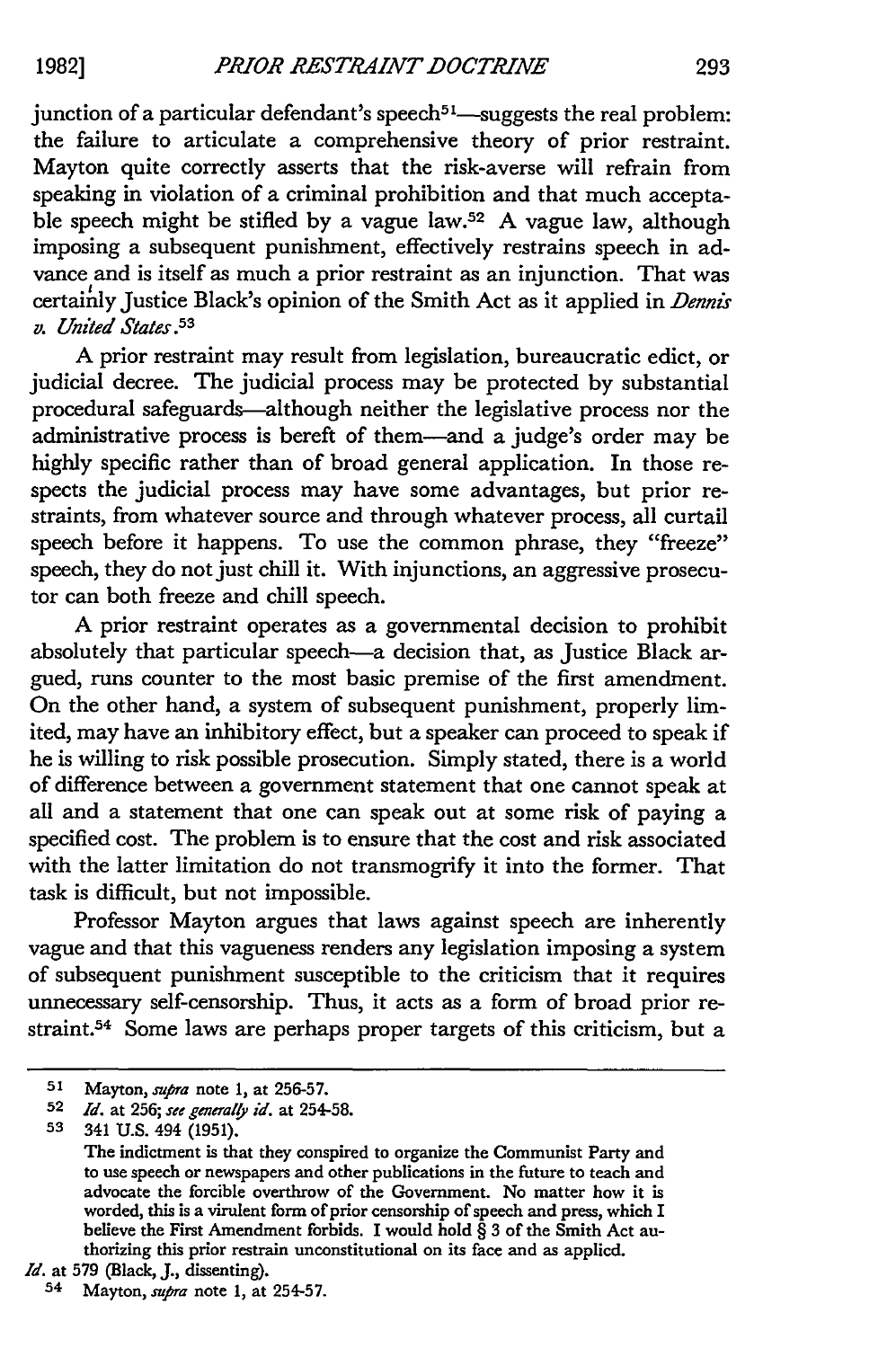law against speech can be drafted with reasonable precision. It can be as narrowly focused as an injunction and thus need not carry with it the prohibitory force of an absolute prior restraint. Making an overt act a prerequisite for punishing speech, as Mayton suggests,<sup>55</sup> may aid in the precision with which the limitation is applied,<sup>56</sup> but it is not necessary to precise definition. Explicitness and clarity may be achieved by specifying the speech prohibited (certain listed words may not be spoken by *anyone* appearing on radio or television<sup>57</sup>) and identifying a class against whom a prohibition is directed (military officers in uniform while on active duty may not make public speeches without prior approval of the content by their respective commanding officers, or some other designated superior<sup>58</sup>). Justifying a limitation may be difficult, but if it is supportable, a precise, narrowly defined limitation can be imposed.

As a matter of fact, most laws against speech are relatively vague, but many of these laws are based on judicial decisions. Although legislators have enacted statutes dealing with libel, slander, invasion of privacy, and obscenity, the critical law on such matters is judge-made. Precision is frequently not a hallmark of the judicial process-judicial definitions are often vague, inconsistent, and contradictory.<sup>59</sup> Whatever the sources of vague laws, the remedy for the ills that flow from them should be the removal of vagueness and the substitution of precision. This can be accomplished through a system of subsequent punishment; we need not reverse the historical tendency to avoid injunctions of speech, nor need we reverse the traditional deference of equity to law in the American system.

A good process-one that is replete with safeguards against abusecan be employed vigorously to enforce substantive law that is vague and overbroad so that it encourages wholesale self-censorship. This is not to say that process is unimportant; to the contrary, it is often critical. A judge bound by the constraints of the Constitution and precedent is

**<sup>55</sup>** *Id.* at 258-59, 262.

**<sup>56</sup>** The law of conspiracy, however, is filled with examples to the contrary. *See generally* Note, *Conspirafy and the First Amendment,* 79 YALE L.J. 872 (1970).

**<sup>57</sup>** *See, e.g.,* **FCC** iv. Pacifica Foundation, 438 U.S. 726 (1978). Such a limitation isjusti**fled** by the government licensing monopoly over the limited spectrum of airwaves. *See* Red Lion Broadcasting **Co.** v. FCC, 395 U.S. 367, 376-79 (1969). In point of fact, the statute relied upon in *Pacifa* was vague, but one could be drafted that contained a specific list of the dirty words prohibited.

**<sup>58</sup>** For a discussion of the free speech rights of servicemen, see Imwinkelried **&** Zillman, *An Evolution in the First Amendment: Ovebreadth Analjsis and Free Speech Within the Militay Community,* 54 **TEXAs** L. REv. 42 (1975).

**<sup>59</sup>** The agonies some courts go through in applying the *Miller* obscenity test, Miller v. California, 413 U.S. 15 (1973), are truly tortured. *See, e.g.,* Penthouse Int'l, Ltd. v. McAuliffe, 610 F.2d 1353 (5th Cir. 1980). In another area, truth is still an absolute defense to a libel action, but not to an invasion of privacy action for the publication of true private facts. This can lead to an analysis almost as complex and confusing as the one employed in the obscenity cases. *See, e.g.,* Virgil v. Time, Inc., 527 F.2d 1122 (9th Cir. 1975).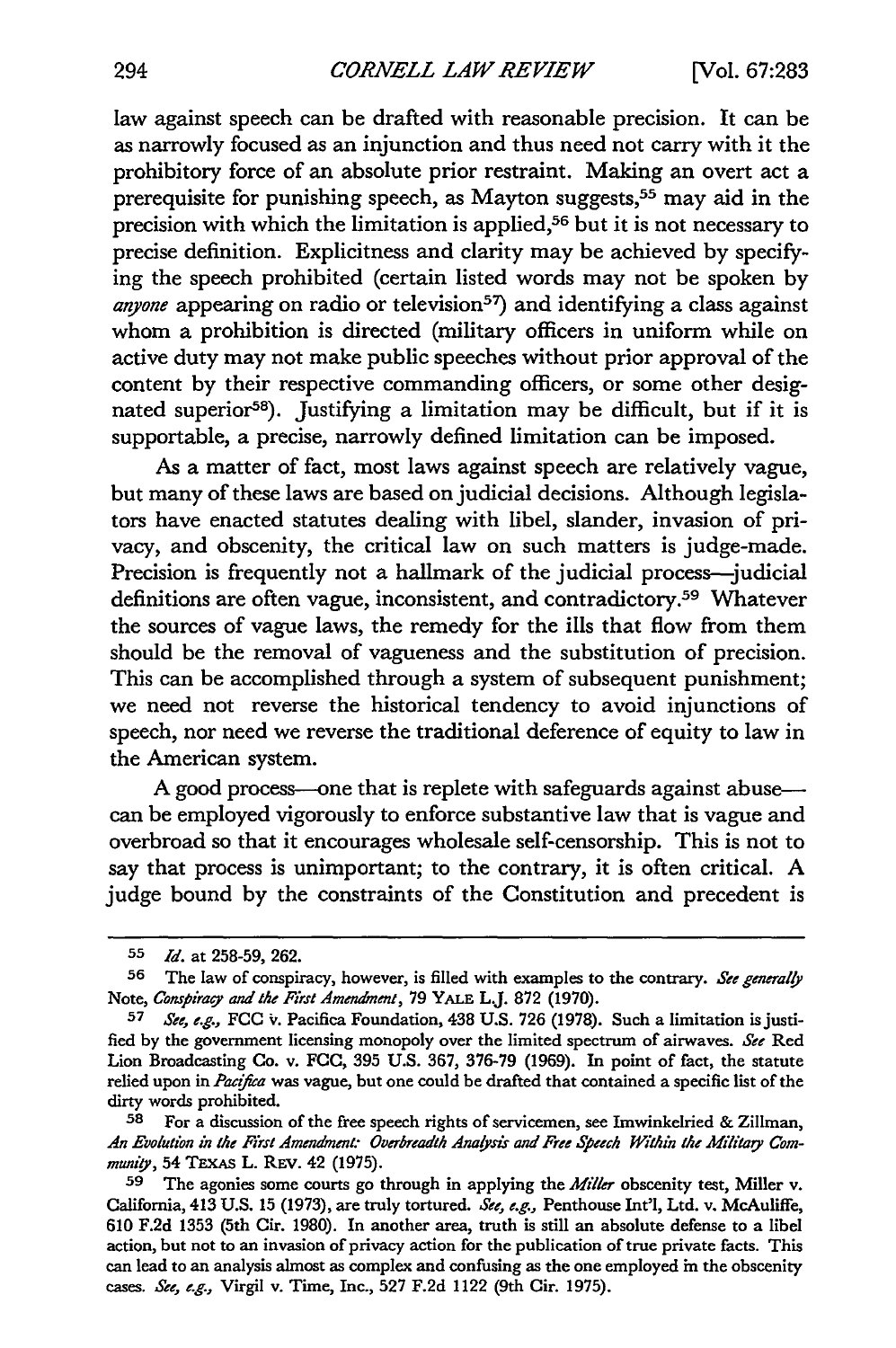much to be preferred over an administrative licensor whose only charge is to encourage public decency. Nonetheless, process alone affords limited protection for speech. Stronger protection results from a proper appreciation of the substantive limits that government can impose on individual expression, and the most severe limitation that can *ever* be imposed is one that prevents speech from occuring at all. This is the real reason for the concern with prior restraints. If limitations on speech can be justified, the limitations to be preferred are those that impose a risk or a cost without being prohibitory. The cost may be a deterrent to some, but it is not prohibitive unless the cost and the risk of paying it are inordinately high,<sup>60</sup> in which case the limitation should be eharacterized as a form of prior restraint and not a form of subsequent punishment.

#### **CONCLUSION**

Professor Mayton's attempt to force us to reconsider a neglected area of first amendment law is much needed. Many of Mayton's concerns, however, can be alleviated by the use of a declaratory judgment process to determine the legitimacy of a particular form of speech prior to any criminal action against a publisher or distributor. This approach will not succeed in all cases, but it has been used with some success to protect booksellers, clerks, movie ticket takers, and others in the line of distribution.<sup>61</sup>

In any event, I disagree with his conclusion because (1) the costs to the state of enforcing injunctions that cause massive self-censorship are not demonstrably greater than the costs of effectively enforcing a system of subsequent punishment; (2) judges can wield tremendous pre- and post-speech powers that, through equity, can deter speech as effectively as any system of subsequent punishment; (3) judges have not necessarily shown themselves to be especially sensitive "licensors"; (4) prior restraints take many forms and are to be avoided in *any* form because they are the most intrusive, most damaging, and most limiting form of state action against individual speech;<sup>62</sup> and (5) substance, not process, is the best approach to the problem.

Our concern should not be entirely with the process; rather, it should be with the justification for any limitation on speech and the

**<sup>60</sup>** Of course, there must be a minimum risk of enforcement for the law to have much effect.

**<sup>61</sup>** See American Book Seller Ass'n v. McAuliffe, 7 Media L. Rep. (BNA) **2282** (N.D. Ga. 1981); Louisiana v. Walden Books, 6 Media L. Rep. (BNA) 1696 (La. Sup. Ct. 1980); Septum v. Keller, 6 Media L. Rep. (BNA) 1116 (5th Cir. 1980) (theater owner allowed to seek federal declaratory and injunctive relief from threatened enforcement), remanded, 7 Media L. Rep. 1664 (N.D. Ga. 1981) (movie found obscene); Missouri v. All Star News Agency, 5 Media L. Rep. (BNA) 1076 (Mo. Sup. Ct. 1979).

**<sup>62</sup>** With respect to the fourth point, Professor Mayton apparently agrees with me at least in part, because he does seem to recognize that prior restraints may be varied in form.